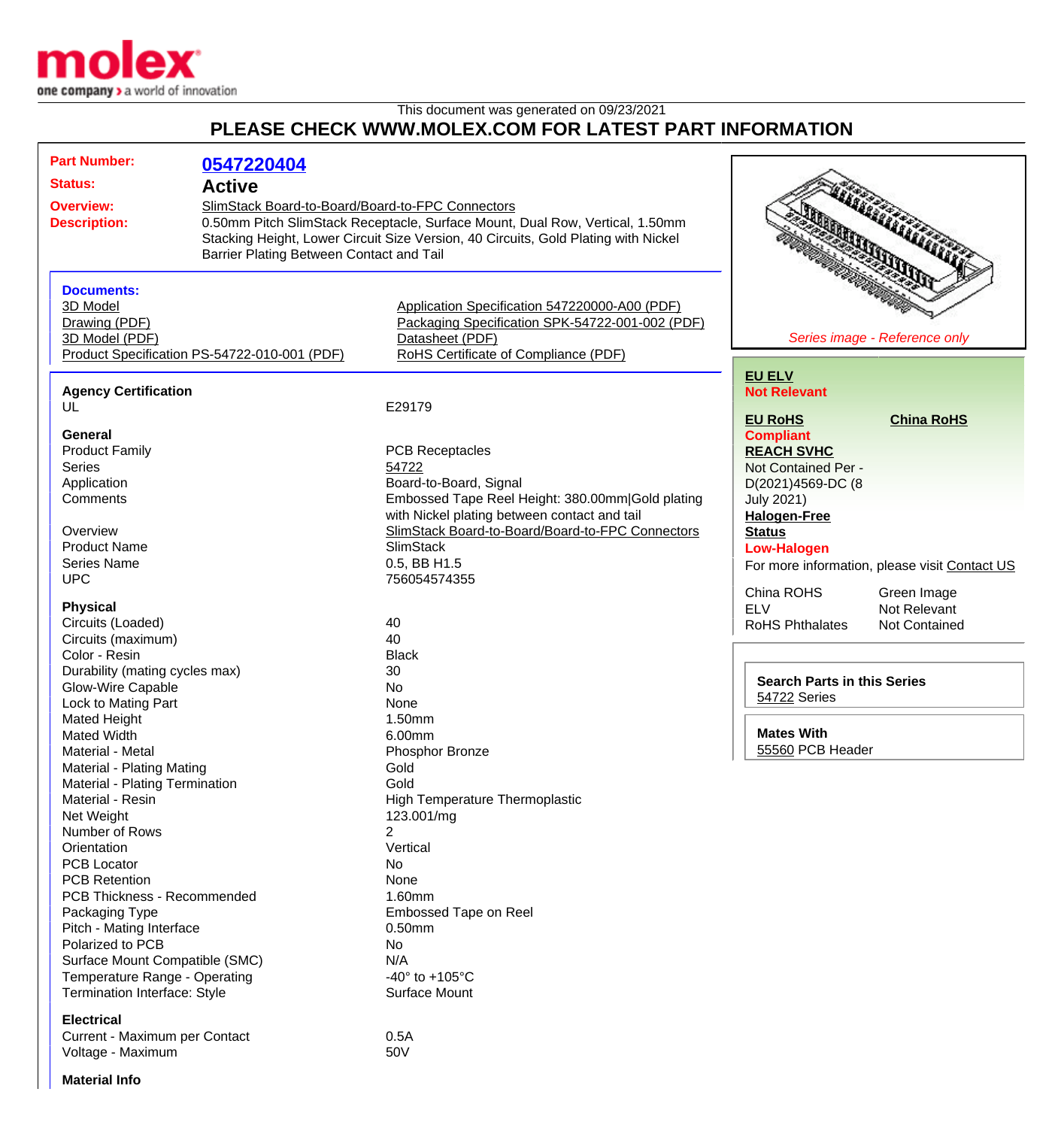**Reference - Drawing Numbers** Application Specification<br>
Packaging Specification<br>
SPK-54722-001-002 Packaging Specification Product Specification PS-54722-010-001

Sales Drawing Sales Drawing SD-54722-011-001, SD-54722-012-001

## This document was generated on 09/23/2021 **PLEASE CHECK WWW.MOLEX.COM FOR LATEST PART INFORMATION**